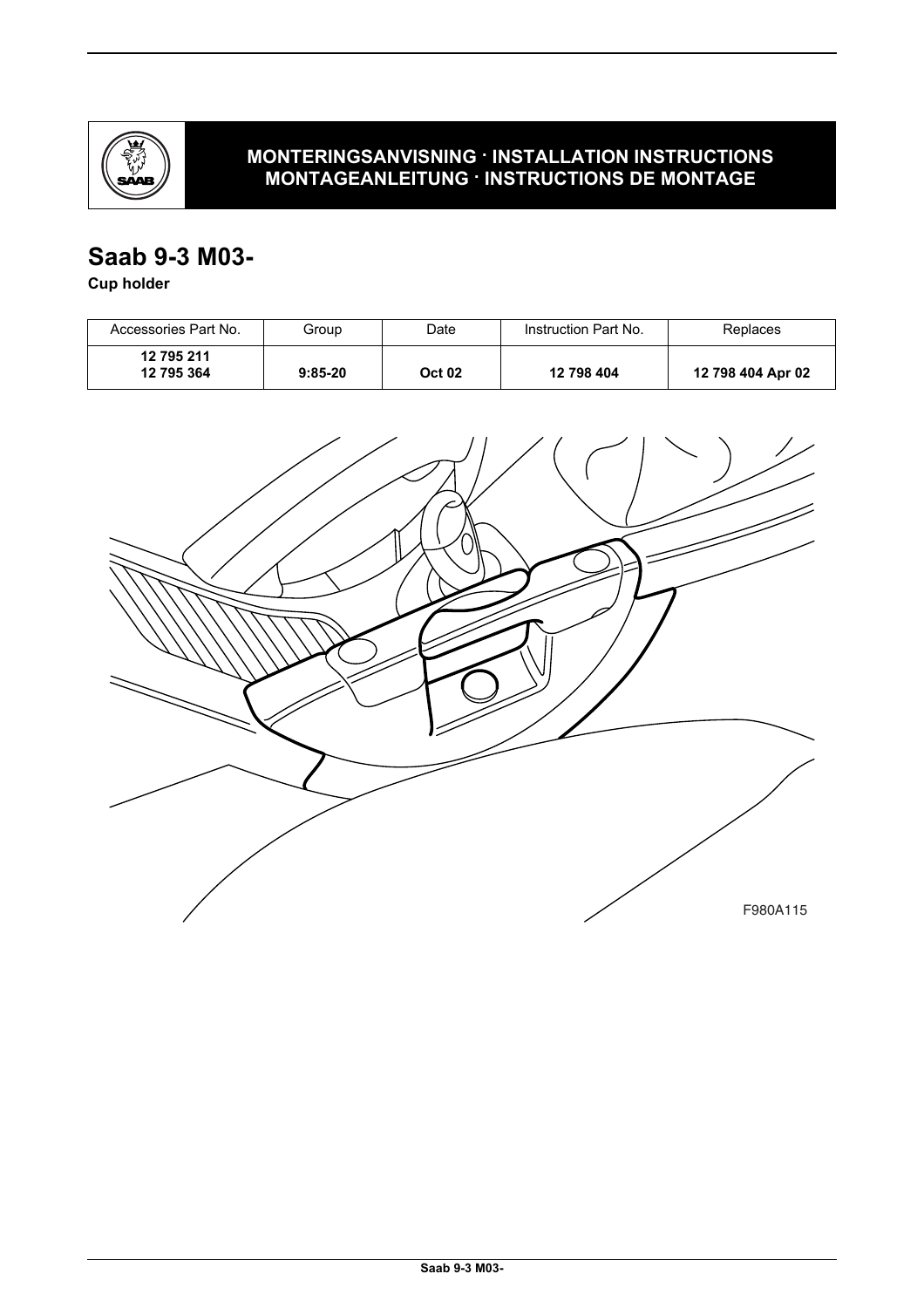

F980A116

- 1 Cup holder
- 2 Spring (x2)
- 3 Arm (x2)
- 4 Stopper (x2)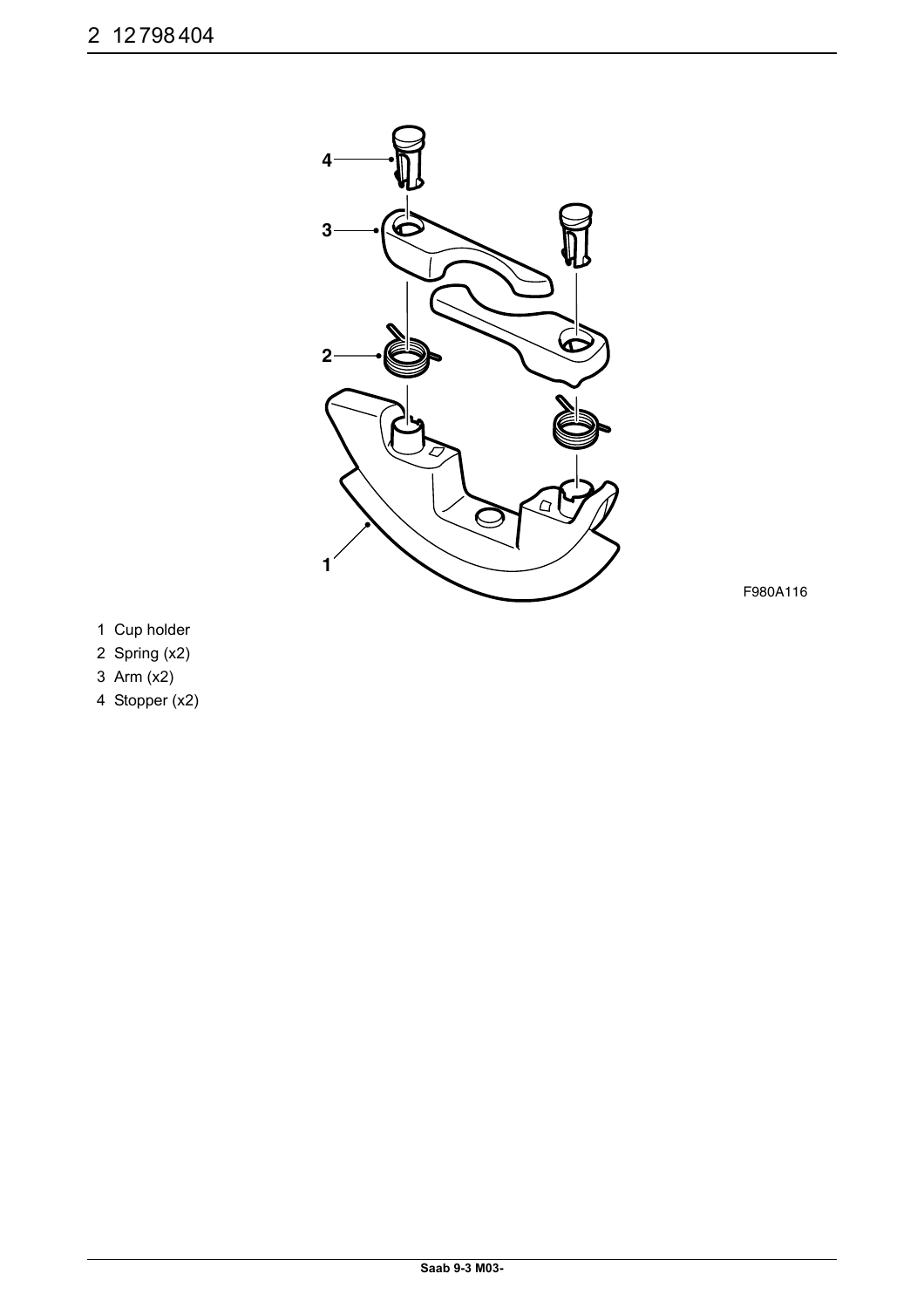

- 1 Pull out the upper part of the spacer.
- 2 Remove the spacer (2 screws).

#### **Important**

Use the screws when fitting the mug holder.

- 3 Align and tighten the mug holder to the floor console.
- 4 Fit the springs.

#### **Important**

Fit the short spring in the mug holder and the long spring in the mug holder arm.

- 5 Attach the arms.
- 6 Fit the stoppers.
- 7 Hand over the installation instructions to the customer and bring attention to the user instructions.